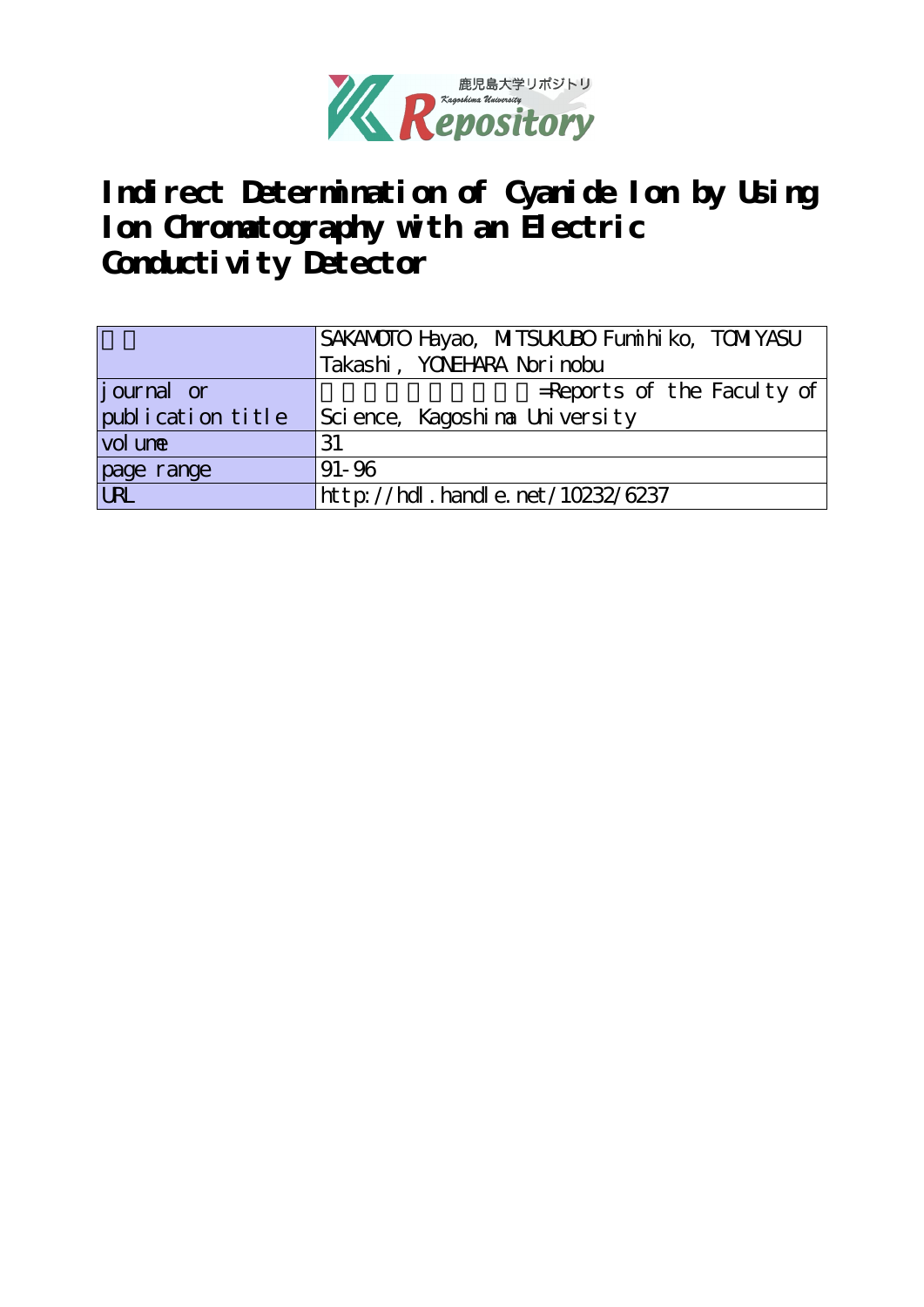# **Indirect Determination of Cyanide Ion by Using Ion Chromatography with an Electric** Conductivity Detector

|                    | SAKANOTO Hayao, MITSUKUBO Funii hi ko, TOMIYASU |
|--------------------|-------------------------------------------------|
|                    | Takashi, YOVEHARA Norinobu                      |
| <i>j</i> ournal or | $=$ Reports of the Faculty of                   |
| publication title  | Science, Kagoshina University                   |
| vol une            | 31                                              |
| page range         | $91 - 96$                                       |
| <b>URL</b>         | http://hdl.handle.net/10232/00010010            |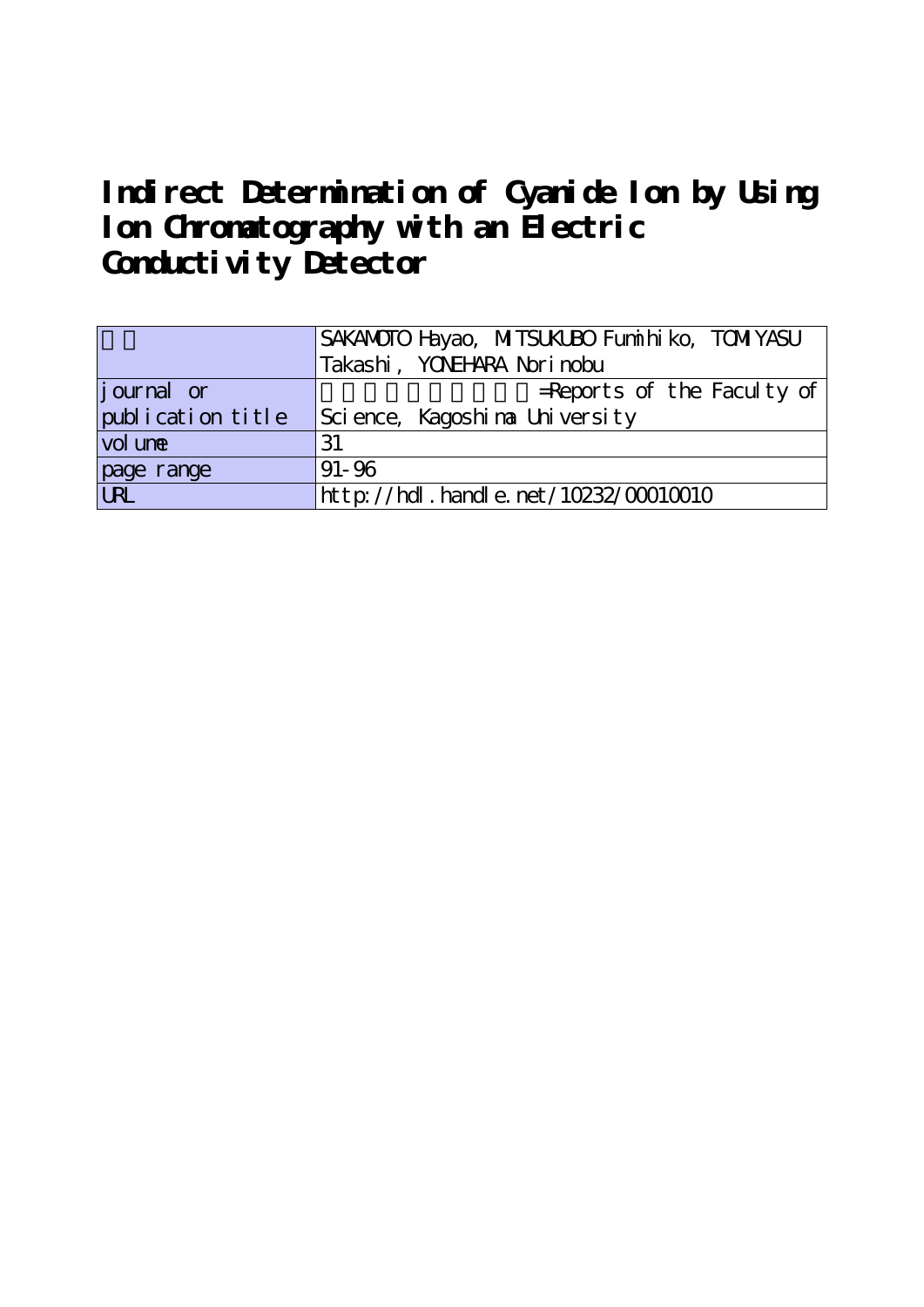Rep. Fac. Sci., Kagoshima Univ. No. 31, 91~96, 1998

# Indirect Determination of Cyanide Ion by Using Ion Chromatography with an Electric Conductivity Detector

Hayao Sakamoto, Fumihiko Mitsukubo, Takashi Tomiyasu and Normobu Nonehara (Received September 10, 1998)

Keywords : cyanide ion, waste water, conductivity detector

#### Abstract

Ion chromatography (IC) is the most useful analytical equipment for the determination of anions. The cyanide ion can not be determined by the electric conductivity detector of the IC due to its low dissociation constant ( $pK = 9.2$ ). This paper describes an IC procedure for the determination of cyanide ion that uses an electric conductivity detector. The oxidation from cyanide ion to cyanate ion ( $pK = 3.7$ ) was used by sodium hypochlorite with alkaline solution. Therefore, cyanide ion can be determined indirectly by using IC with an electric conductivity detector. In this study, optimum operating conditions and interferences from anions were examined. The method was applied to the determination of cyanide ion in environmental water samples.

The present approach was proved to be applicable for the determination of cyanide ion in river water and waste water.

#### Introduction

Cyanide compounds are used in electroplating factories of gold, silver, copper and cadmium ; dressing plants, and the steel heat treatment industry. It is metal salt of hydrogen cyanide, and there is also sodium cyanide, potassium cyanide, zinc cyanide, copper cyanide, cadmium cyanide etc‥ And there is the complex cyanide in which metal was combined with excess cyanide ion.

As for the cyanide compounds, there are substantially significant differences and forms of free cyanide ion in aqueous solution. Generally speaking, cyanide complex is water-soluble, but its complex ion is very stable. Accordingly, there is little toxicity.

The concentration of cyanide ion in environmental water samples is regulated strictly by its toxicity. The standard of  $CN^-$  in the Water Pollution Control Law is  $1 \text{ mg}/l$ ; the environmental standard is not detected. To manage drain, it is necessary to use a method that determines concentration of very

small amounts of cyanide ion.

Many methods have been developed for the determination of cyanide compounds in water, and waste water<sup>1)</sup>, plating solutions<sup>2)</sup>. These methods make use of colorimetry, cyanide selective electrodes<sup>1</sup>, coulometry<sup>3,4)</sup> and gas chromatography<sup>5)</sup>. The determination of cyanide ion using pyridineprazole absorptiometry $6$  is sensibible, but there are problems such as conservation of solution or malodor of pyridine. And 4-pyridinecarboxal acid absorptiometry is different in coloring velocity by concentration.

As a means for determination of very small amounts of cyanide ion, the ion electrode method is used broadly. This method only replies to cyanide ion in cyanogen compound selectively. However, ions such as fluoride and chloride ion influence the determination of cyanide ion.

In cyanide ion analysis of sewer, it is necessary to separate hydrogen cyanide from cyanide compound.

Department of Earth and Environmental Sciences, Faculty of Science, Kagoshima University, 21-35, Korimoto 1-chome, Kagoshima, 890-0065, Japan.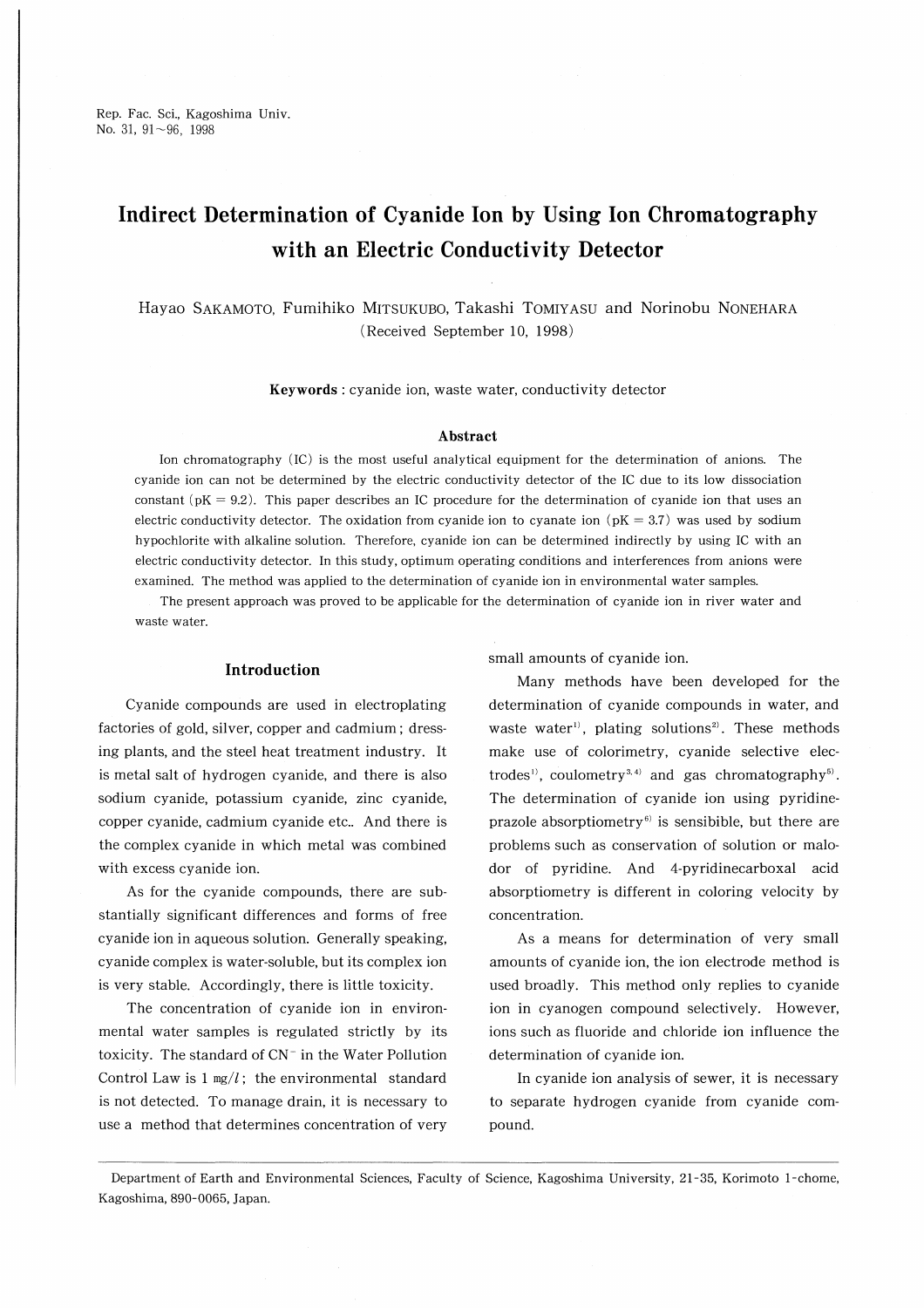In recent years the means by which very small amounts of cyanide ion are determined has been reported by the amperometry which combined ion chromatography with an electrochemical detector  $7)-10$ ). Ion chromatography (IC) is the most useful analytical method for the separation and determination of anions. However, hydrogen cyanide can not be directly determined by the electric conductivity detector of the IC due to its low dissociation constant  $(pK = 9.2)$ .

This paper describes a determination method for cyanide ion using IC with an electric conductivity detector. This method is based on the oxidation of  $CN^-$  to  $CNO^-$  using sodium hypochlorite aqueous solution with alkaline solution.

The authors executed the investigation of the determination of cyanide ion by IC, which used electric conductivity detection to determine the presence of cyanide ion in environmental samples.

The authors introduced cyanate ion into IC after having been oxidized in cyanate ion using sodium hypochlorite aqueous solution with alkaline solution and examined the means by which cyanide ion of high sensitivity were determined by using electric conductivity detection. The present method makes it possible to determine cyanide ion at  $0.05$ mg/ $l$  levels in environmental water samples.

#### Experimental

#### Apparatus and Regents

Determination of the Cyanide Ion by Using Electric Conductivity Detection

Figure 1 shows the apparatus of determination for the cyanide ion using IC. IC was used on Dionex 2010i equipped with an electric conductivity detector. The sample loop volume was 60  $\mu$  l. A separator column (HPIC-AS4) with one guard column (HPIC-AG4) and a fiber suppressor (AFS-1) was used.

The eluant used sodium carbonate aqueous solution of 0.0010M. The eluant flow rate was 1.5 1/min. The suppressor regenerant was 0.0125 M sulfuric acid.

Pure water was prepared by purifying distilled water with a Millipore Mili-Q SP system.

All chemicals used were an analytical regent



Fig. 1 Schematic diagram for determination of cyanide ion using ion chromatography with electric conductivity detector.

grade. Standard cyanide solution was prepared from a

 $CN^-$  1,000 mg/*l* potassium cyanide stock solution. Standard metal cyanide complex solutions were prepared by accurate dilution of  $KAg (CN)_2$ ,  $K_2Ni$ (CN)<sub>4</sub>, K<sub>2</sub>Cd (CN)<sub>4</sub>, K<sub>2</sub>Ni (CN)<sub>4</sub>, K<sub>2</sub>Zn (CN)<sub>4</sub>, K<sub>3</sub>Co  $(CN)_{6}$  and  $K_{3}Fe$   $(CN)_{6}$  stock solution  $(CN^{-1},000)$  $mg/l$ ).

#### Procedure

In a volumetric flask (50 ml), add 5.0ml of cyanide solution  $(10^{-2} M$  NaOH), 5.0 ml of sodium hydroxide solution  $(10^{-1} M)$  and  $50 \mu l$  of sodium hypochlorite solution (1%) and dilute to 50 ml with pure water. Then mix thoroughly and keep the mixture at a constant temperature in an oven for 10 min. The flask is cooled in a water bath and an aliquot is injected into the IC.

For the injection of the sample, a loop type injector of a capacity of 60  $\mu$ *l* is used.

The detector used electric conductivity detection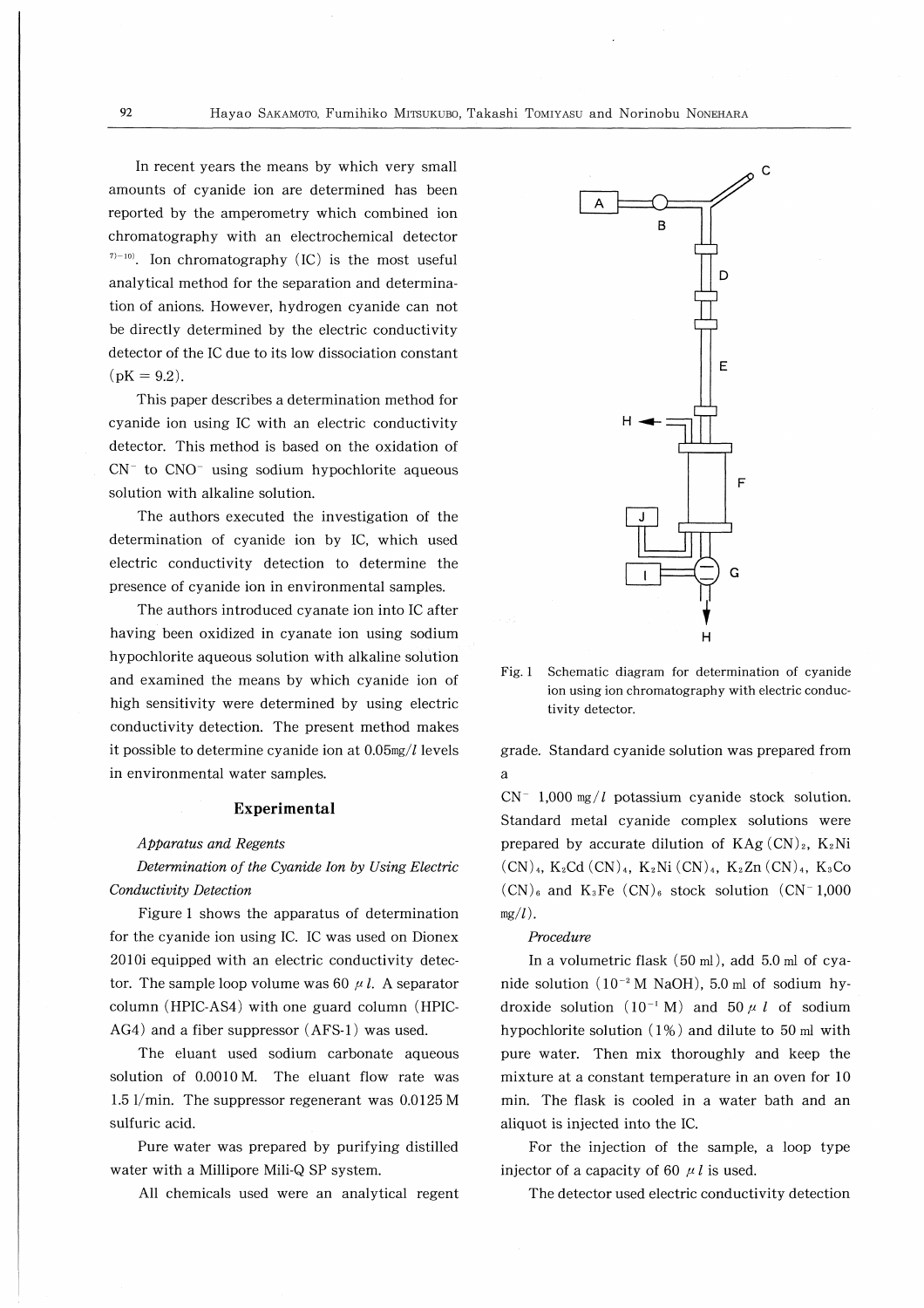

Fig. 2 Chromato pattern of cyanate ion:  $CN^-$  1.00 mg/l (pH 12) 50ml + 1%NaClO 70  $\mu$  l.

and it combined data operation treatment apparatus and the peak area was converted to concentration.

The chromatography pattern of cyanate ion which is formed from cyanide ion with sodium hypochlorite solution is shown in Figure 2.

Figure 2 shows the chromatography pattern by IC, which used conductometric detection after CN<sup>-</sup> 1.0 mg/ $l$  was oxidized with sodium hypochlorite aqueous solution. The cyanide ion is easily oxidized with sodium hypochlorite aqueous solution at pH levels of  $10 - 12$ . The major chemical reaction of this time is as follows: cyanide ion is oxidized in cyanogen chloride with sodium hypochlorite aqueous solution on reaction  $(1)$ . This reaction happens in a short amount of time.

The cyanogen chloride is a volatile substance which is toxic near to hydrogen cyanide gas.

Reaction (2) is the reaction in which cyanogen chloride form cyanate ion in an alkaline solution. This reaction occurs rapidly under strong alkaline conditions. Accordingly, cyanide ion does not generate cyanogen chloride when cyanate ion is oxidized with sodium hypochlorite aqueous solution in a strong alkaline solution. The authors examined oxidation conditions from the cyanide ion to cyanate ion using sodium hypochlorite aqueous solution.

 $CN^- + ClO^- + H_2O \rightarrow CNCl + 2OH^-$  (1)

 $CNC1 + 2OH^- \rightarrow NCO^- + Cl^- + H_2O$  (2) Figure 3 shows optimum operating conditions for cyanide ion determination.

The standard material of cyanide ion used was

potassium cyanide, and was prepared from a standard stock solution of cyanide ion 100 mg/ $l(10^{-2}$  M NaOH). Working solutions were prepared by diluting the stock solution with water.

Sample water introduces into sample loop from sample impregnation mouth of IC and goes through precolumn with eluant and enters two kinds of different columns connected continuously. Separation column used an  $OH^-$  type anion exchange resin of low capacity. Various ions are divided with separator column successively by affinity with resin, size of hydrated ion radius, mutual action of Van der Waals. Separated ions are introduced into removal column. Removal column is  $H^+$  type and has a strong-acid cation exchanger.

Eluant was changed for aqua or carbonic acid of low electrical conductivity property and then electrie conductivity of a baseline resulted in a lower peak height.

In the case when Sodium Carbonate Aqueous Solution is used as the eluant, cyanate ion is separated in separation column and its ion enters the electric conductivity cell. Electric conductivity obtained was converted to the peak area and its area was converted to concentration with data operation treatment apparatus automatically afterwards.

# Results and Discussion

#### Chromatogram of Cyanate Ion

Cyanate ion is determined by the electric conductivity detector because it is highly dissociative.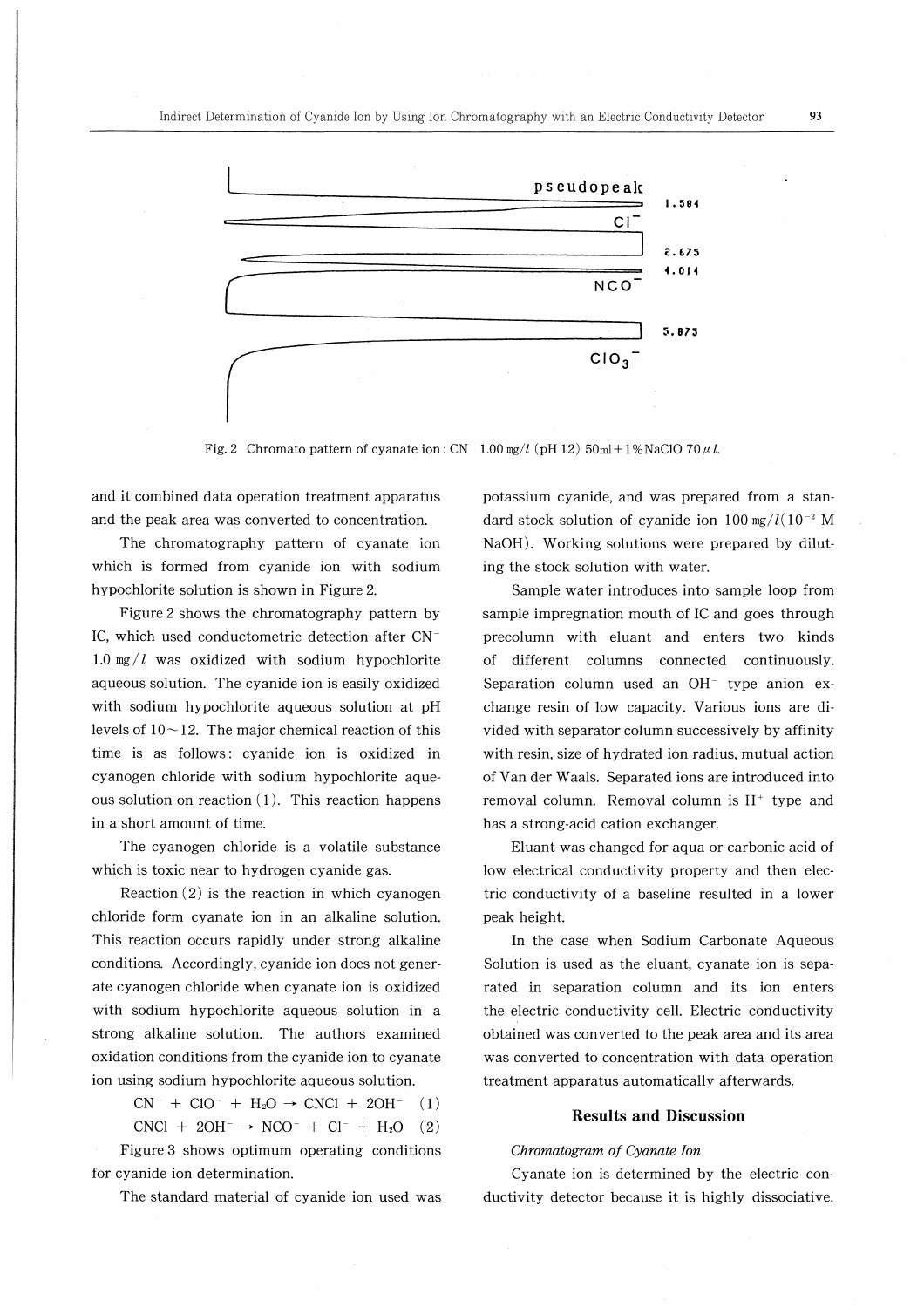The chromatogram of cyanate ion, which is formed from cyanide ion with sodium hypochlorite solution is shown in Figure 2.

0ptimum Operating Condition for Cyanide Ion **Determination** 

In order to determine the optimum amount of sodium hypochlorite for the conversion of  $CN^-$  to CNO<sup>-</sup>, various amounts of sodium hypochlorite solution (1%) were added to the 50ml cyanide solutions  $(CN^{-1} \text{ mg}/l, \text{pH } 12)$ .

It was determined that  $10 \mu l$  of sodium



Eluate: 0.0010 M Na2CO3 Flow rate : 1.2 ml/min Regeneration solution: 0.0125 M H2SO4

Fig. 3 Procedure for determination of cyanide ion using ion chromatography with an electric conductivity detector.

hypochlorite was insufficient to oxidize cyanide ion and resulted in a lower peak height. However, when over 60  $\mu$  *l* is used, peak height is decreased again. When the amount of sodium hypochlorite is increased, the chloride ion peak is increased, and the separation of  $CNO^{-}$  and  $Cl^{-}$  becomes incomplete. Thereafter, the amount of sodium hypochlorite  $(1\%)$ solution was fixed at 70  $\mu$  I for the 50 ml of CN<sup>-</sup> 1 mg/l solution.

The effect of temperature on the conversion of  $CN^-$  to  $CNO^-$  was also examined. The peak heights of CNO<sup>-</sup> formed were almost constant between 25 and 50 ℃. The effect of stand time after addition of the sodium hypochlorite solution ( 1%) was checked at 25 ℃. The results do not differ with a stand time of  $10-30$  min. Therefore, the temperature was fixed at 25℃ and the stand time was fixed at lOmin for the free cyanide solution. Figure3 shows the optimum operating conditions by the sodium hypochlorite oxidation method.

#### Calibration Curve

The calibration curve for cyanide ion determination is shown in Figure4. This plot is a linear relationship between 0.05 and 1.0 mg/l cyanide ion. This method can be accurately determined the concentrations of the cyanide ion in the water samples.



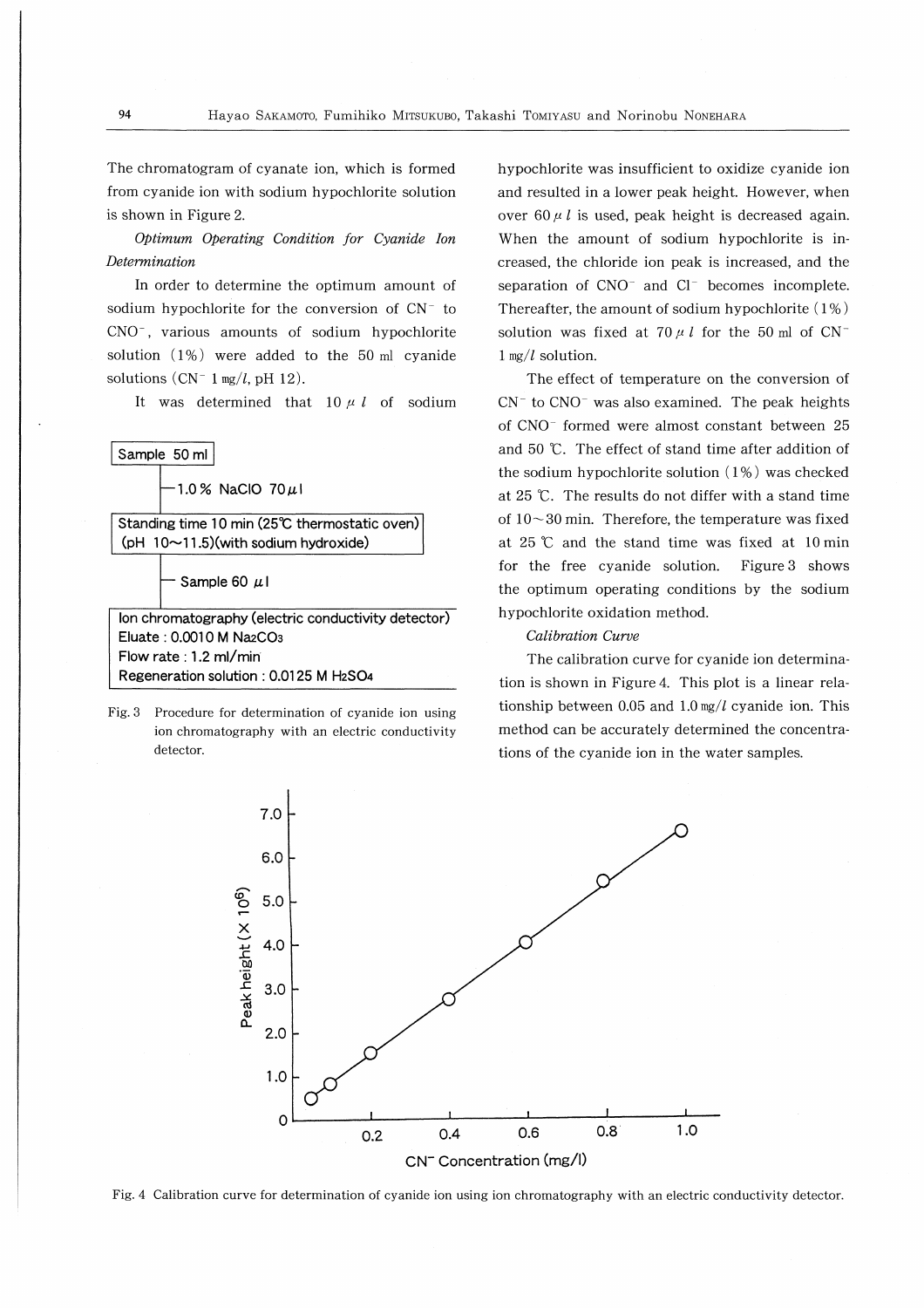### Precision

Table 1 shows reproducibility for standard cyanide solutions by using the sodium hypochlorite oxidation method with the optimum conditions. The table indicates that  $0.05 \sim 1.0$  mg/l of cyanide ion was determined three times by the present method. The detection limit (based on  $S/N = 2$ ) was found to be about 0.02 mg/l. In repeated measurements of samples containing 0.10 and 0.60  $mg/l$  of cyanide ion, the average value and the relative standard deviation were 0.099,  $0.60_3$  mg/l and 0.0032, 0.027, respectively.

# Effect of Diverse Ions

Various ions are known to interfere with the determination of cyanide ion in environmental water samples.

The authors examined their influence on the determination of cyanide ion  $(CN-1.0 \text{ mg}/l)$  containing fluoride ion, chloride ion, nitrite ion, bromide ion, nitrate ion, phosphate ion or sulfate ion. The result is shown in Table2. Table2 shows elution time and recovery of various ions. The fluoride ion, the

Table 1 Reproducibility of cyanide ion determination

| Cyanide ion concentration $(mg/l)$ |       |                                     |                                             |                   |  |                                                  |        |
|------------------------------------|-------|-------------------------------------|---------------------------------------------|-------------------|--|--------------------------------------------------|--------|
| No.                                | 0.050 |                                     | $0.100 \quad 0.200 \quad 0.400 \quad 0.600$ |                   |  | 0.800                                            | -1.00  |
|                                    | 0.046 |                                     |                                             |                   |  | $0.097$ $0.204$ $0.406$ $0.580$ $0.831$ $0.95_s$ |        |
| 2                                  |       | 0.052 0.098 0.204 0.414 0.597 0.848 |                                             |                   |  |                                                  | - 1.02 |
| 3                                  |       | 0.052 0.103 0.213 0.369 0.633       |                                             |                   |  | - 0.791                                          | -1.03  |
| X A                                | 0.050 | 0.099                               |                                             | 0.207 0.936 0.603 |  | 0.823                                            | 1.00   |

ⅩA : Arithmetic mean

| Ion                            | Elution time<br>(min) | Concentration ratio<br>$(CN^{-}/A^{n-})$ | Recovery<br>( %) |
|--------------------------------|-----------------------|------------------------------------------|------------------|
| $F^-$                          | 2.1                   | 1/10                                     | 99.5             |
| $Cl^-$                         | 2.6                   | 1/10                                     | 98.4             |
| $Cl^-$                         | 2.6                   | 1/50                                     | 105              |
| $Cl^-$                         | 2.5                   | 1/100                                    | 124              |
| $Cl^-$                         | 2.5                   | 1/200                                    | 141              |
| NO <sub>2</sub>                | 3.5                   | 1/0.1                                    | 97.4             |
| NO <sub>2</sub>                | 3.5                   | 1/1.0                                    | 93.6             |
| NO <sub>2</sub>                | 3.5                   | 1/10                                     | 170              |
| $Br^-$                         | 5.5                   | 1/10                                     | 98.5             |
| $NO3-$                         | 6.4                   | 1/10                                     | 97.8             |
| $SO_4^{2-}$                    | 18.6                  | 1/100                                    | 102              |
| HPO <sub>4</sub> <sup>2–</sup> | 18.8                  | 1/10                                     | 99.7             |

bromide ion, the phosphate ion and the sulfate ion are not clearly influenced from this table, but the peak of cyanate ion conflicts with the peak of chloride ion when the concentration exceeds 100 mg/l. Some removal countermeasures are necessary when chloride ion content exceeds  $100 \text{ mg}/l$ .

# Removal of Coexistence Ions

The authors examined removal of interference of the chloride ion existing large amounts in environmental water samples.

1) Dilution Method

This method dilutes the concentration, which does not conflict with peak of thiocyanate and chloride ion. However this method cannot apply a low concentration of cyanide ion which includes a large quantity of chloride.

2) Pretreatment Method Using Silver Cartridge.

High capacity strong-acid cation exchanger of silver fills up this cartridge. This cartridge lets ions form precipitate of silver salt and can remove ion species such as chloride ion, bromide ion, iodide ion, arsenate ion, chromates ion and sulfide ion. But a part of silver salt of cyanate ion was deposited with this cartridge in addition to silver salt of chloride.

# Metal Cyano Complex

The authors prepared aqueous solution of 1.0  $mg/l$  as cyanogen using metal cyano complex (1)  $[Zn(CN)_4]^{2-}$ , 2)  $[Cd(CN)_4]^{2-}$ , 3)  $[Ag(CN)_2]^{-}$ , 4)  $[Ni(CN)_4]^{2-}$ , 5)  $[Fe(CN)_6]^{3-}$ , 6)  $[Co(CN)_6]^{3-}$  and oxidation temperature and oxidation time was examined.

- The results can be classified as follows ;
- 1)  $[Zn(CN)_4]^{2-}$  and  $[Cd(CN)_4]^{2-}$  are easily oxidized to cyanide ion with sodium hypochlorite aqueous solution.
- 2)  $[Ag(CN)_2]$ <sup>-</sup> and  $[Ni(CN)_4]$ <sup>2-</sup> influence temperature of oxidation to cyanide ion with sodium hypochlorite aqueous solution.
- 3)  $[Fe(CN)_6]^{3-}$  and  $[Co(CN)_6]^{3-}$  can not be oxidized at 50 ℃ with sodium hypochlorite aqueous solution.

#### Application to Waste Water Samples

In order to examine the applicability to real samples, the present method was applied to the analysis of waste water samples. The analytical